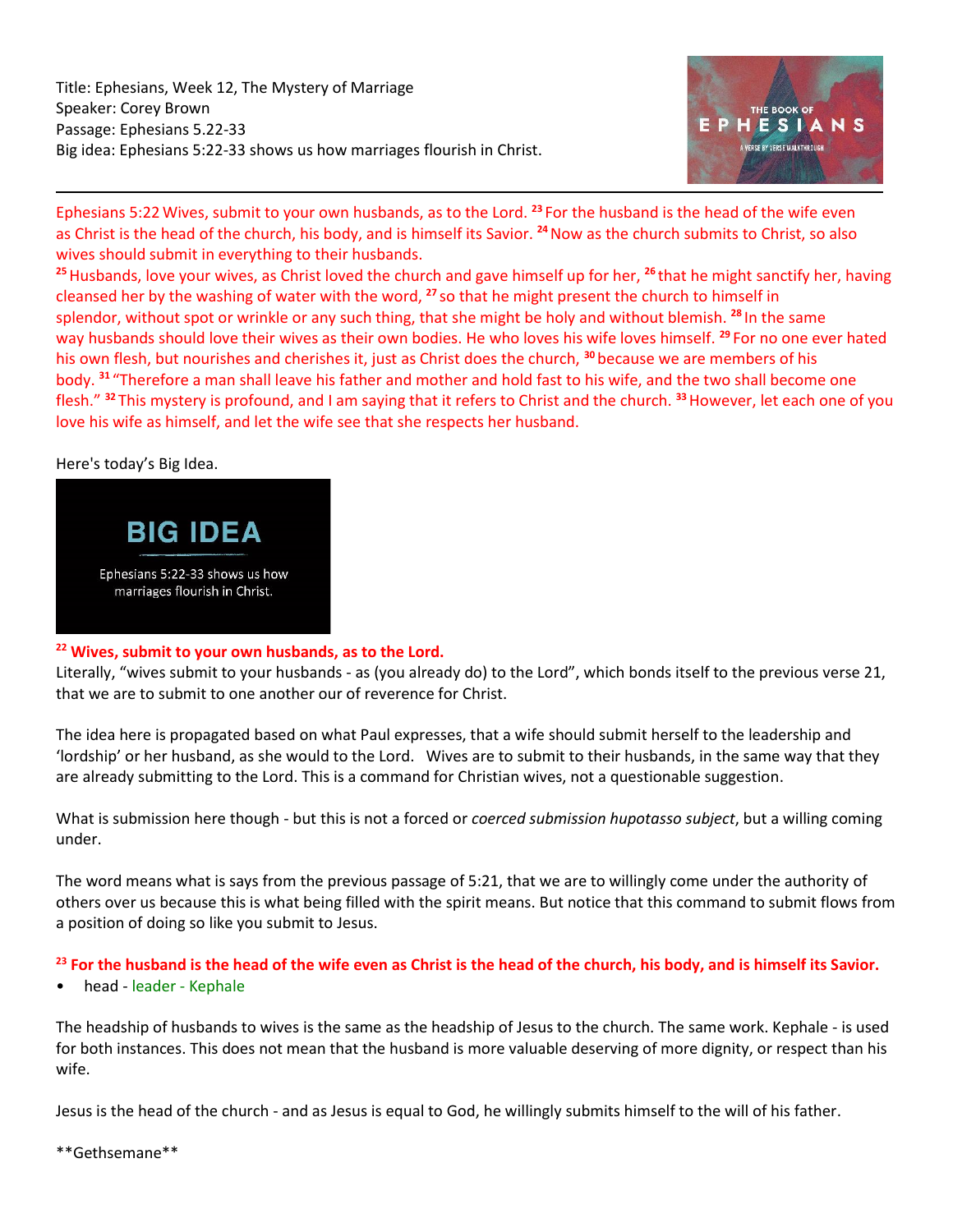But in this head means prominent or foremost but has the connotation of leadership only not value. The basis for the design of marriage is not on humanity, but on Jesus and the church.

The husband is the head of his wife AS Jesus is the head of the church.

Marriage role is not determined by humanity, but by God, and his good design, based ultimately on his design for Jesus and the church, his bride. God created Marriage with the final wedding supper of the lamb in mind notice that the verse does not say Christ is the head of the church in the same way that a husband is the head of the wife.

It's the other way around.

**The husband is the head of his wife, BECAUSE its a mirror of the relationship between Christ and the church.**

vs 23b now - a qualifier here.

This does not mean that husbands are their wives saviour, only Jesus is the saviour, but that the husband is responsible to his wife.

# **<sup>24</sup> Now as the church submits to Christ, so also wives should submit in everything to their husbands.**

So, the imagery here is set and its actually much more than imagery.

So, in the same way that the church submits to the headship of Jesus [\(Eph 1:22\)](https://ref.ly/logosref/BibleESV.Eph1.22), so also, wives you should submit yourselves to your husbands in everything.

#### A qualifier here

- 1. Paul is speaking to Christian men and women. The husband should not only be worthy of his wife's submission, but he should ever only be asking for her submission to Christian principles.
- 2. Paul assumes that Christian love and unity is being portrayed at least in-part in each marriage
- 3. Paul isn't telling wives to submit to their husbands if he is asking her to sin, leading her to reject Christ and the gospel, etc.

In the way the church submits to Christ in everything, wives should submit to their Christ like husbands in everything.

So that is what this says to wives. Remember this and I'll summarize for us what Paul has said here.

Now Paul is going to take this even further.

Ladies, if you've had a hard time with this section because it is combative to our western "sensibilities" just wait for what the husbands are told to you.

# **<sup>25</sup> Husbands, love your wives, as Christ loved the church and gave himself up for her,**

vs 25-27 is all one sentance - so we'll break it down a little more.

#### vs 25 love your wives

• Agepao her - self sacrifice for her, live your life in a way that exalts her, makes much of her.

It would make sense if Paul commanded these husbands to be patient with their wives in this patriarchal situation.

In this highly domineering Patriarchal culture of Greco-Roman society, wives were seen more as property than people.

Paul here is doing something astonishing. He is elevating the value of wives to such a degree that they are worth the same love as the death of Christ confirms on his church.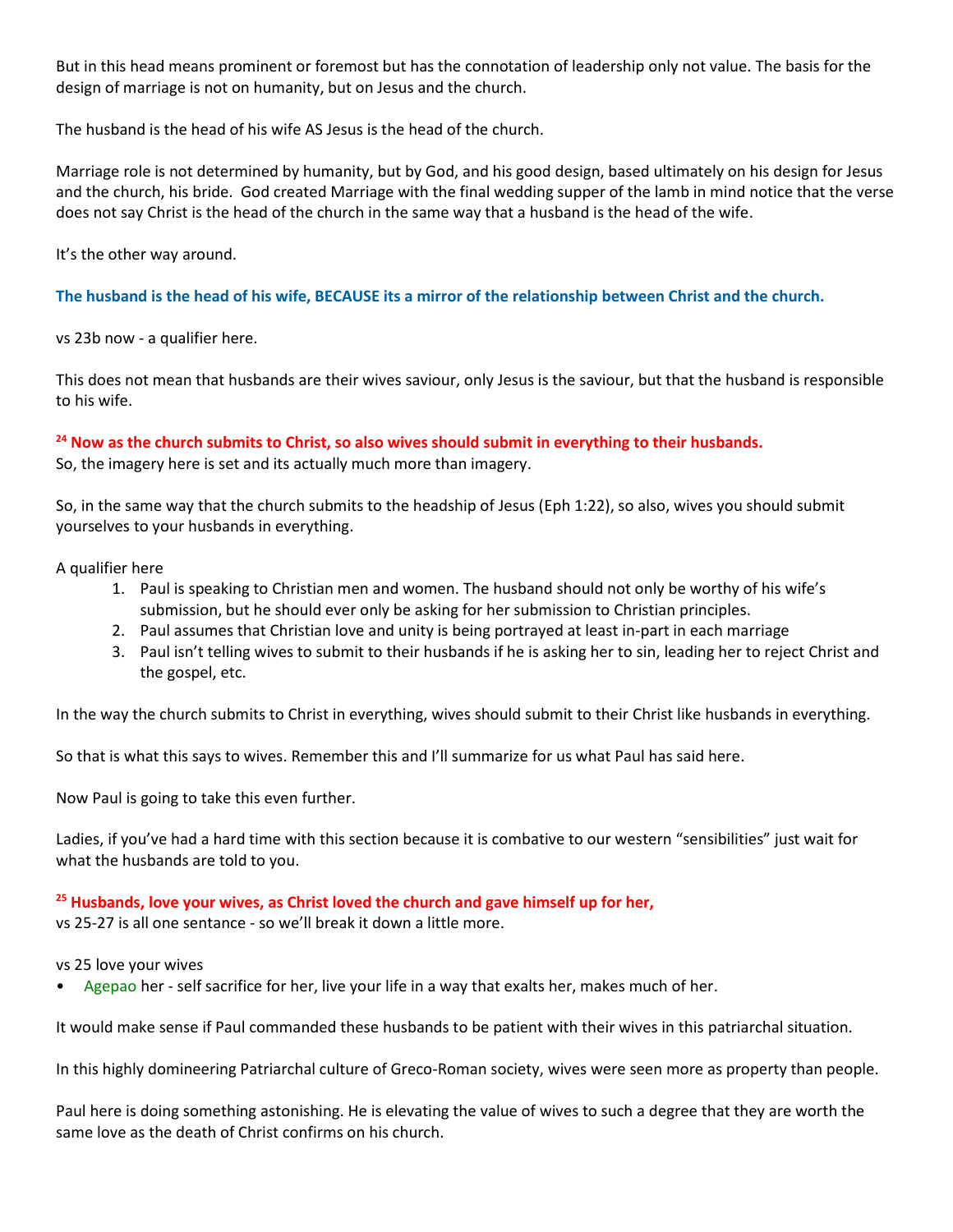Jesus agapao the Church - **Self Sacrificing love**, willingly gave himself for the church, giving his very life.

**<sup>26</sup> that he might sanctify her, having cleansed her by the washing of water with the word, <sup>27</sup> so that he might present the church to himself in splendor, without spot or wrinkle or any such thing, that she might be holy and without blemish.**

This is not about husbands sanctifying their wives, but that Jesus does it for the church and that husbands are to model this.

Leading their wives in sacrificial love in such a way that they grow in Jesus, they grow in the gospel, their holiness increases, they grow and flourish in the faith, to be presented to Christ just the way the church will be presented to Christ that Jesus might sanctify her – literally, to make her holy. (set apart, consecrated for holy purpose).

Paul is saying to husbands - be self effacing - self-sacrificing for your wife, that you give your life to serve her, to present her as holy, to present her before Jesus as mature and sanctified.

The husband is responsible not for his wife's salvation, but for a saved wife's spiritual condition, allotting her the opportunity for growth.

In vs 26, *washing of water* - baptism - meaning not necessarily the act of baptism - but instead the mentality of baptism, as a Christian, a follower of Jesus - a kingdom citizen.

So that in the same way as the Church is adorned in splendor by her husband Jesus, a husband should help to adorn his wife in splendor as she grows in Christian maturity. To be a Christian husband, you must elevate your wife and her interests, her benefit over your own to the point of your whole life.

In vs 27, *that she would be made holy* - as she submits to the Lord and to herself sacrificing husbands leading.

**<sup>28</sup> In the same way husbands should love their wives as their own bodies. He who loves his wife loves himself.** *In the same way* - as Christ loves the church, a husband should love his wife like Christ loves his body, the church.

In the same *way* - Jesus loved the church, giving his very life for her a husband should be self sacrificing - care for, nourish, cherish your wife as if she was your own body.

He who loves his wife, shows that he has true care for himself; he who cares for himself will put his wife's care ahead of his own.

# **<sup>29</sup> For no one ever hated his own flesh, but nourishes and cherishes it, just as Christ does the church, <sup>30</sup> because we are members of his body.**

So because the wife is a member of the husbands own body (spiritual and metaphorically due to Eve being made from out of the rib of Adam), we are to care for and nourish it (provide for it her) because in the same way - Jesus provides everything his body, the church, needs.

[Eph 1](https://ref.ly/logosref/BibleESV.Eph1) - that we've been given every spiritual blessing in Christ.

#### **<sup>31</sup> "Therefore a man shall leave his father and mother and hold fast to his wife, and the two shall become one flesh."**

Paul quotes the institution of Marriage here. This is where we get the statement to leave and cleave - (hold fast) be inseparably bound to his wife - and the two will become one, in perfect harmony and unity. We are to reflect the glory of Jesus' love for God, and Jesus' love for the church.

The two become one flesh in the same way that Adam and Ever were one flesh. She was made from him - and they were joined in an everlasting earthly covenant.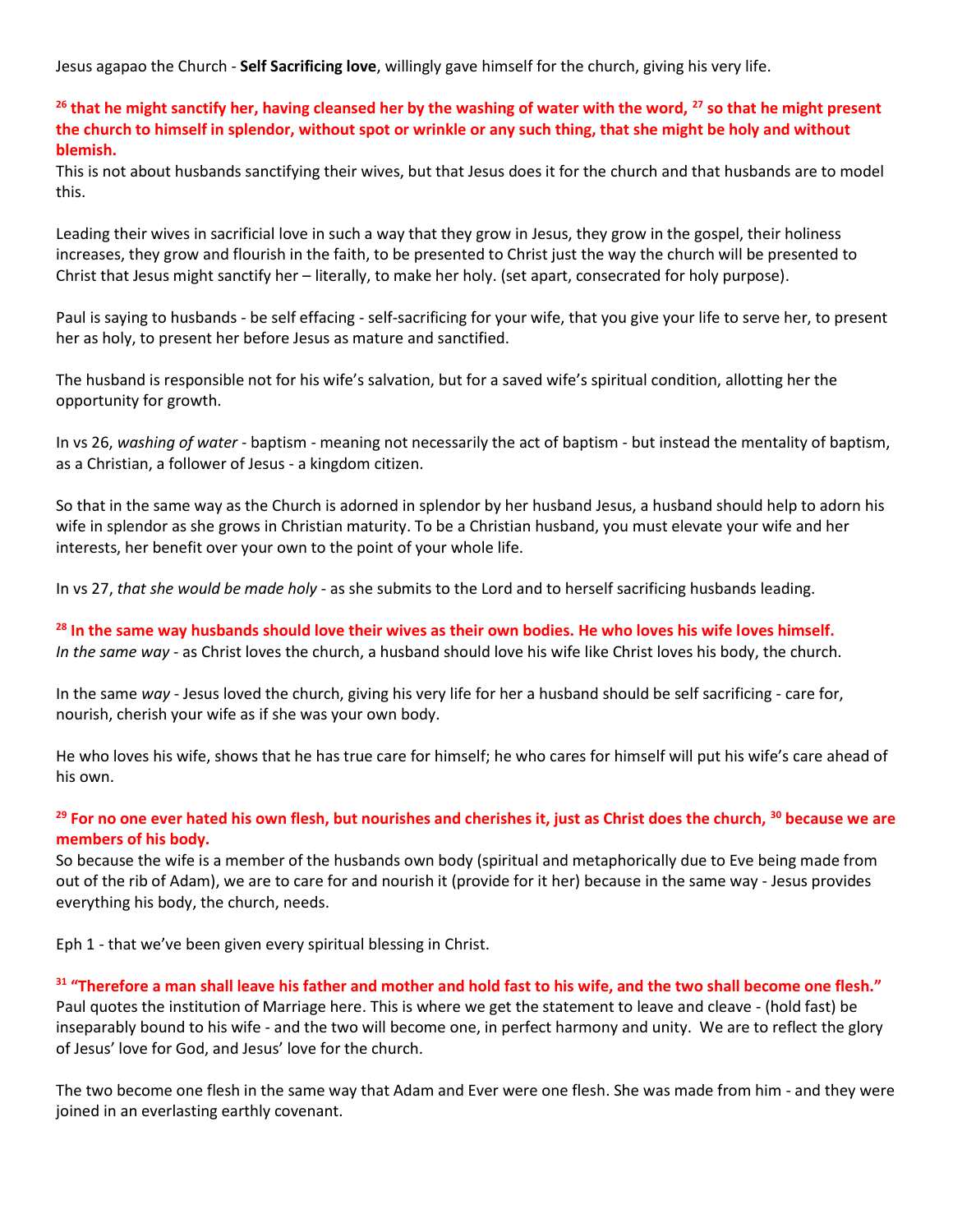# **<sup>32</sup> This mystery is profound, and I am saying that it refers to Christ and the church. <sup>33</sup> However, let each one of you love his wife as himself, and let the wife see that she respects her husband.**

This is the crux of the whole argument.

*This mystery* - marriage is profound. The mystery is verse 27-31. How marriage in human covenant is like Jesus and the church is a profound mystery, a glorious mystery. We are to see this as a significant reality.

vs 33

*Let each one of you* - men - love his wife as Jesus loved the church, love your wife like you care for, nourish, protect, provide for your own body. (No statements of condition here.)

*And let the wife* - respect, submit to her husband. (No statements of condition here.)

So, while these parts are a bit of a wrap up, this is significant for us to understand - there aren't conditions to these commands by Paul to the people.

Why these commands? It's based entirely on the OT creation account of Men and Women, and also the creation of Marriage, which also resulted in the fall of humanity.

#### **The Mystery of Marriage**

We start with Marriage as it was designed, perfectly before the Fall.

How were men and women created?

Genesis 1:27 ESV So God created man in his own image, in the image of God he created him; male and female he created them.

God started with Adam - **meaning first… not more valuable**, as we will see in a moment. But God made Adam and Eve with one condition attached to their value - in his image. In God's image/likeness - he (God) created, them - male and female, distinct, but complementary. Equal in created value, but different in essence.

And their roles are also different: Men cannot bear children - only females can do this. Women cannot provide seed for the offspring. This is true of everything in nature - protons and electrons - magnets - go together when they are opposite.

Kathy Keller says this "Meaning of Marriage"

Marriage, in the Biblical view, addresses the chasm between the sexes. Marriage is a full embrace of the other sex. We accept and yet struggle with the gendered 'otherness' of our spouse, and in the process, we grow and flourish in ways otherwise impossible. Because, male and female are 'likeopposite' each other - both radically different and vet incomplete without each other. Kathy Keller - The Meaning of Marriage

Marriage, in the Biblical view, addresses the chasm between the sexes. Marriage is a full embrace of the other sex. We accept and yet struggle with the gendered 'otherness' of our spouse, and in the process, we grow and flourish in ways otherwise impossible. Because, male and female are 'like-opposite' each other - both radically different and yet incomplete without each other.

But why this distinction? Genesis 2 tells us why Eve was created.

Genesis 2:20 ESV The man gave names to all livestock and to the birds of the heavens and to every beast of the field. But for Adam there was not found a helper fit for him.

There was no *helper fit for him*. Literally, the Hebrew word is *ezer* - which means strong helper, or strong supporter.

*Fit for Him* - loneliness - and incomplete - the only thing that God said was not good in all the days of creation was the loneliness of Adam. Fit or Suitable: nothing found suitable - meaning - nothing found. Literally, "Like Opposite Him"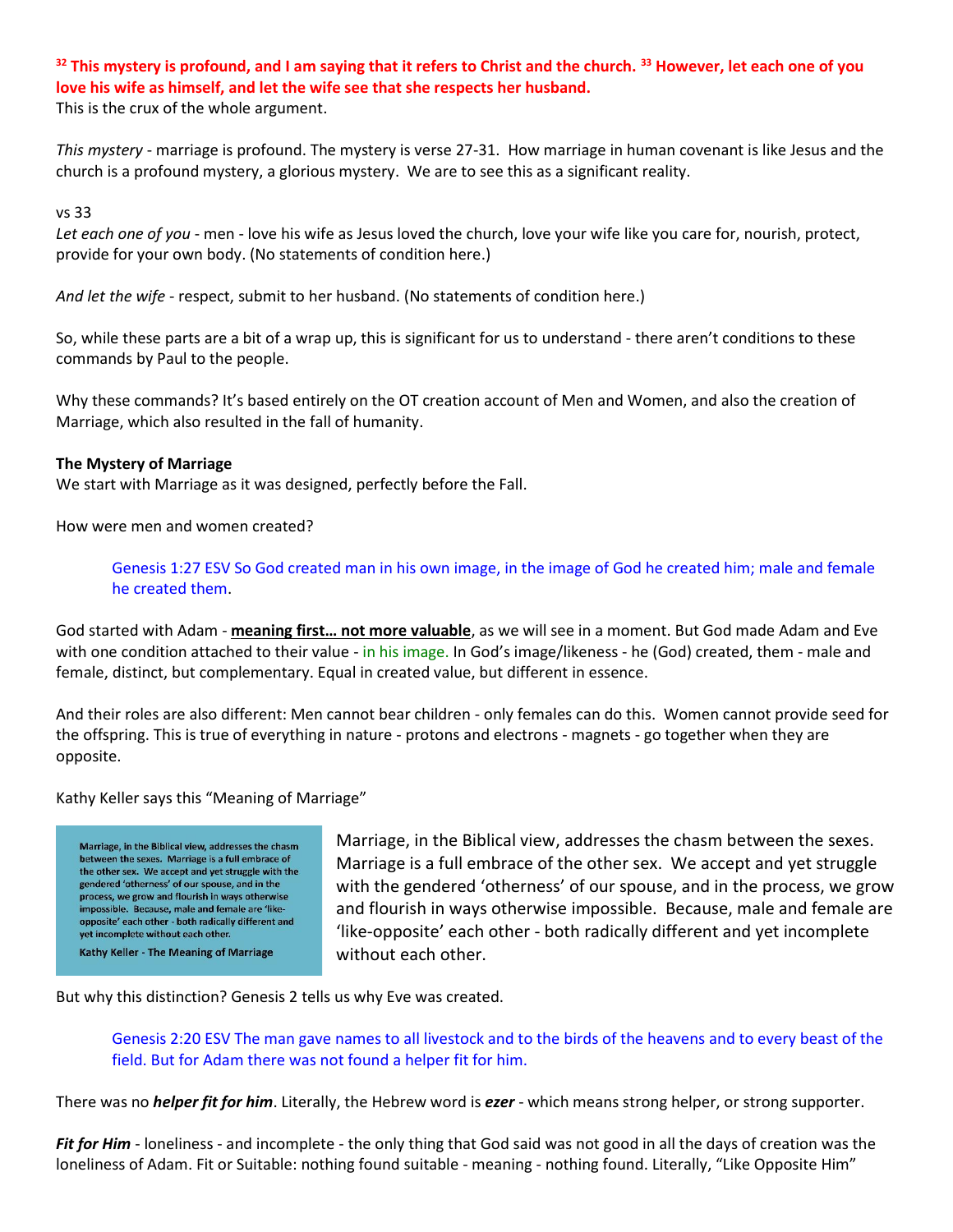And this harmonious relationship was God's design for humanity - in the exact same way that it is for Jesus and His bride the Church.

But something went horribly wrong - sin enters the world, and while it is not the most significant realty of sin, human relationships are fractured/broken and cursed.

In [Genesis 3,](https://ref.ly/logosref/BibleESV.Ge3) we are told of the fall of humanity into sin.

Sin mars and breaks all the unity of every human relationship. Interestingly though, the only human relationship present to break was that of the relationship between a husband (Adam) and a wife (Eve).

Why don't marriages work exactly how we want them to? Why does this concept of wilful submission and servant leadership cause such difficulty?

Look at the wording o[f Gen 3:16.](https://ref.ly/logosref/BibleESV.Ge3.16) It's because o[f Gen 3.](https://ref.ly/logosref/BibleESV.Ge3)

Genesis 3:16 ESV To the woman he said, "I will surely multiply your pain in childbearing; in pain you shall bring forth children. Your desire shall be contrary to your husband, but he shall rule over you."

There is a very specific curse to Eve by God due to the nature of her sin. The issues here are that there will no longer be harmony in their relationship, but instead, strife. There won't be agreement, but instead, conflict.

He will not lovingly lead and humbly exalt her, but will instead, rule over her and she will desire to rule her husband. This is obvious to understand that this is not how it ought to be. She will overstep in her fallen condition, and he will shirk his responsibilities in his fallen condition.

But when we live in this reality of submission and headship in our marriages, we start to see the beauty of God's original design displayed.

[Eph 5:22-32/](https://ref.ly/logosref/BibleESV.Eph5.22-32)33 is the focussed purposeful section of the NT around the issues of Christian Marriage. It is extensive in its command as a bedrock, but not fully in terms of the implications of what it looks like.



Wives Submit… as to Christ - [Ephesians](https://ref.ly/logosref/BibleESV.Eph5.22-24) 5:22-24

**<sup>22</sup> Wives, submit to your own husbands, as to the Lord. <sup>23</sup> For the husband is the head of the wife even as Christ is the head of the church, his body, and is himself its Savior. <sup>24</sup> Now as the church submits to Christ, so also wives should submit in everything to their husbands.**

To wives in the excellent book, The Meaning of Marriage, author Kathy Keller writes: Wives, your call is to submit, come under - as the strong helper - *ezer,* to complement & fulfill what was lacking in your husband.

You should never be forced to submit because this role is not servile oppression.

You are to submit to your husband in all things that don't involve being led to sin, led to deny Christ, or that lead to your abuse.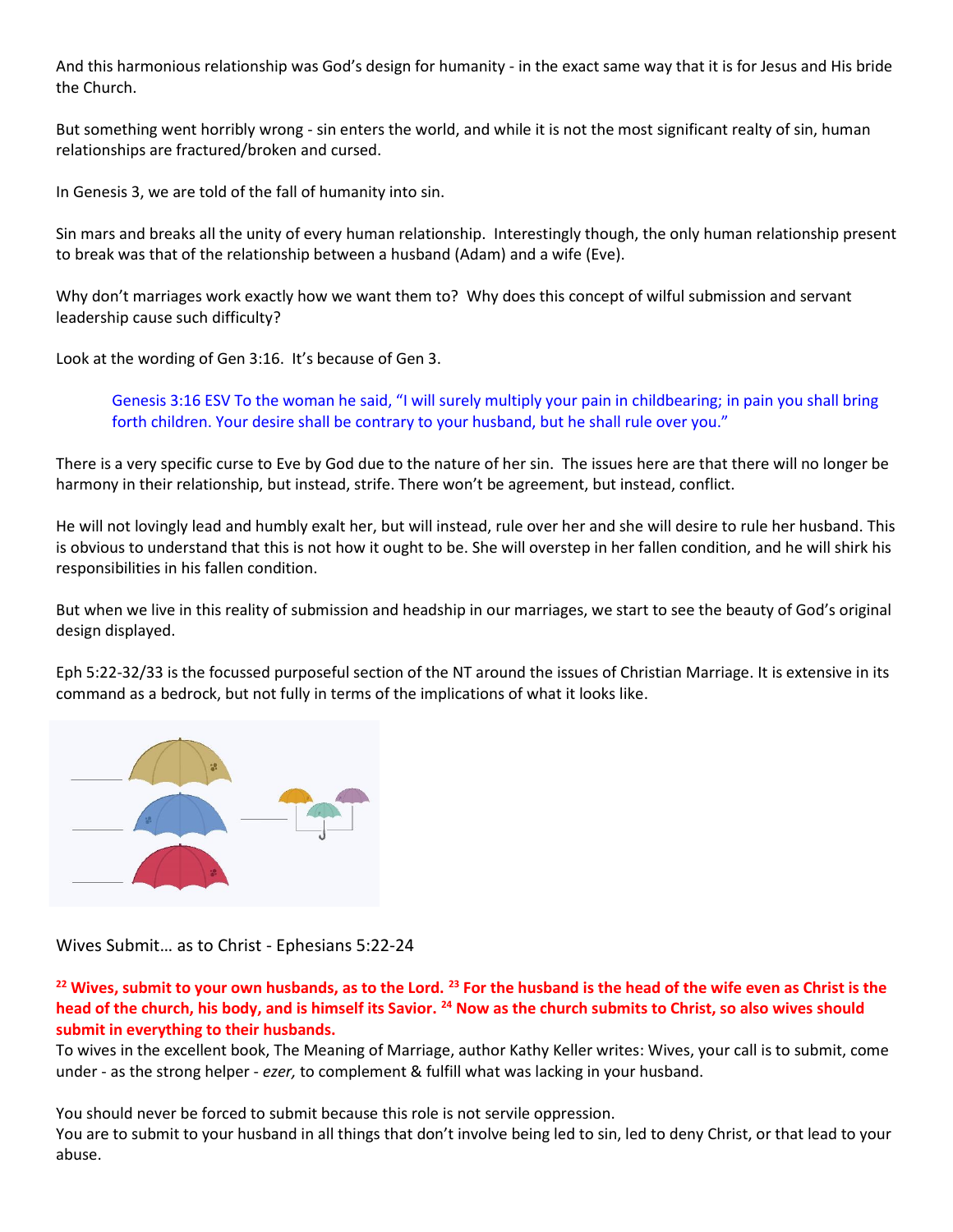But when this is done well - wives - you will play the role of Jesus in your Marriage.

Kathy Keller "If it as not an assault on the dignity and dignity of the Second Person of the Godhead to submit himself, and assume the role of a servant, then how could it possibly injure me to be asked to play out the 'Jesus role' (of submission) in my marriage?"

Wives, when you willingly submit yourself to your husbands, there will be greater harmony in your marriage, greater spiritual fruitfulness, and greater delight.

# **Now to husbands… Husbands love like Christ.**

**<sup>25</sup> Husbands, love your wives, as Christ loved the church and gave himself up for her, <sup>26</sup> that he might sanctify her, having cleansed her by the washing of water with the word, <sup>27</sup> so that he might present the church to himself in splendor, without spot or wrinkle or any such thing, that she might be holy and without blemish. <sup>28</sup> In the same way husbands should love their wives as their own bodies. He who loves his wife loves himself.**

3 times husbands are commanded to love their wives self-sacrificially - agapao - as does Jesus the church.

Men leading your wife as head does not mean that you are more important, or more valuable, but that you are more responsible for her. You are designed to love, cherish, protect, and lead her to all the flourishing she could possibly imagine - in the same way that Jesus loves, cherishes, protects, and leads the church is her greatest flourishing.

Both women and men get to "play the Jesus role" in marriage - Jesus in his sacrificial authority (husbands), Jesus in his sacrificial submission (wives).

Kathy Keller - The Meaning of Marriage

To husbands, in the same book, Kathy writes this about how husbands play the role of Jesus.

We know what kind of behaviour the husband has been called on to imitate. To what role must he submit? To that of saviour, a servantleader, who uses his authority and power to express a love that doesn't even stop at dying for *his* beloved.

When you self-sacrifice using your authority to serve, and to exalt others - primarily your wife - you are doing the role of Jesus in your marriage.

When you play your role, the world sees the beauty of the Gospel as your marriage mirrors Christ and the Church. Your wife feels valued, protected, cherished, and is able to flourish under your headship and care. You'll have greater harmony and delight in your marriage.

Both people - both husband and wife - play the Jesus role in their marriage.

So, in this both men and women are functioning as the Jesus character in marriage but in different ways. Both women and men get to "play the Jesus role" in marriage - Jesus in his sacrificial authority (husbands), Jesus in his sacrificial submission (wives).



So, what of this umbrella graphic here?

*Left side blanks: Right side blank: Christ: Head of the church Children Husbands: love their wives Wives: willingly submit*

Wives are to submit to their husbands because the church submits to Christ and the church is the bride of Jesus, established to present to the world the meaning of Marriage, which is the closest human representation of the relationship between Jesus (husband) and the Church (his bride).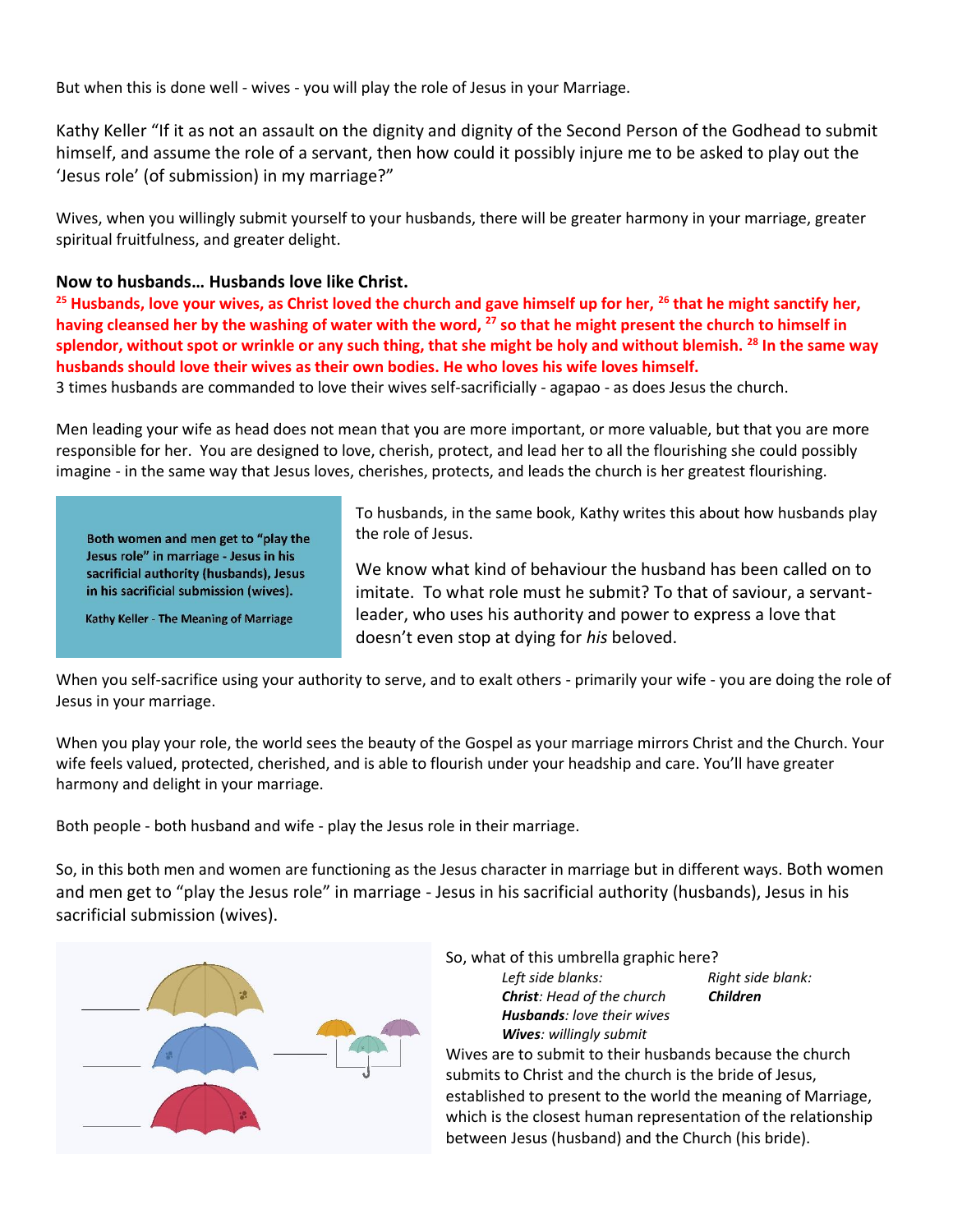# **Making Clear the Fuzzy Things | Truth Statements about Marriage**

|                                                                                                 | Marriage is a Mirror of Christ and the Church.                                                                                                                                                                       |
|-------------------------------------------------------------------------------------------------|----------------------------------------------------------------------------------------------------------------------------------------------------------------------------------------------------------------------|
| <b>Marriage is a Mirror of Christ</b><br>and the Church - Eph 5:32                              | Marriage was designed to Mirror Christ and his redemptive work for eternity<br>The Plan of salvation was in the mind of God, and at work long before creation<br>even happened - before the 1st Marriage took place. |
|                                                                                                 | Ephesians 5:32 (ESV) This mystery is profound, and I am saying that it refers to<br>Christ and the church.                                                                                                           |
|                                                                                                 |                                                                                                                                                                                                                      |
|                                                                                                 |                                                                                                                                                                                                                      |
|                                                                                                 | Marriage is between two fully equal, different people, one man, and one<br>woman.                                                                                                                                    |
| Marriage is between two fully<br>equal, different people, one man,<br>and one woman. - Gen 1:27 | Marriage is between two fully equal people - one biological man, and one<br>biological woman.                                                                                                                        |

Genesis 1:27 (ESV) So God created man in his own image, in the image of God he created him; male and female he created them.

So how does Marriage reflect Christ and the church? How does marriage reflect God's own nature and character?

The Holy Trinity of God lives in a permanent, plural, equal, complementary, ordered, loving union...since God is three equal persons, God designed us for marriages in which husbands and wives are equally dignified. Since God is diverse and complementary God has created marriage to be diverse and wonderfully complementary.

**Richard Coekin - Ephesians For You** 

Marriage is the bedrock of human society - God's first **Institution for humanity Gen 2:24** 

# **Marriage is the bedrock of human society - God's first institution for humanity.**

Every people group across the planet has an understanding of marriage from the perspective of common grace.

Marriage was broken in the fall of Adam and Eve Gen 3:16.

#### **Marriage was broken in the fall of Adam and Eve.**

It was harmonious and joyous before the fall, working the Way that Paul established it to be recreated in Ephesians 5, prior to the fall, but now with the full understanding of Jesus and the Church as its model.